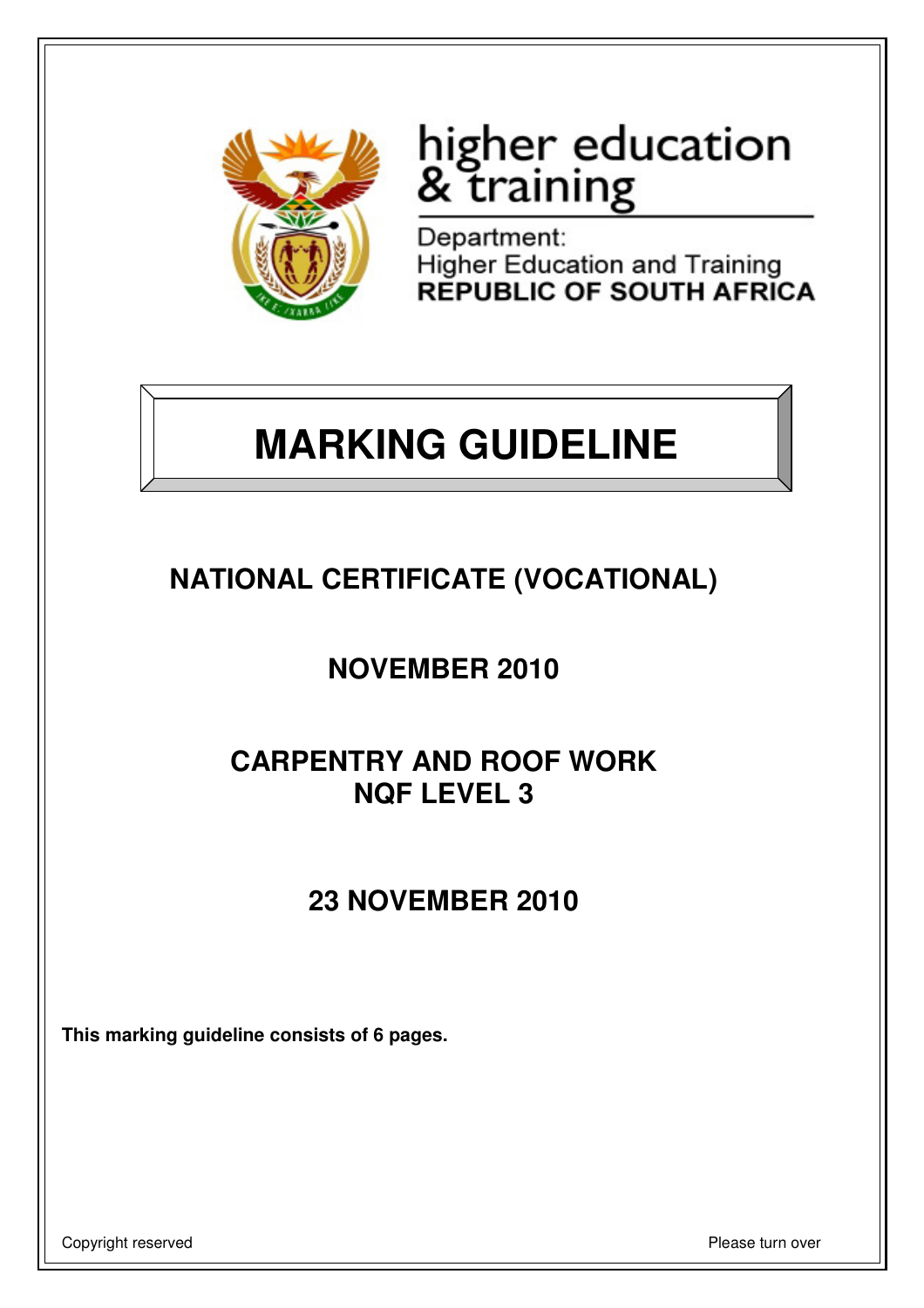#### MARKING GUIDELINE  $-2$ -<br>MARKING GUIDELINE  $-2$ -CARPENTRY AND ROOF WORK

#### **QUESTION 1: BUILD A SIMPLE HIPPED ROOF**

| 1.1 | a. The regulations exist to ensure safe construction<br>b. The regulations help different parties to communicate and aim for<br>similar goals.                                                                      | (2) |
|-----|---------------------------------------------------------------------------------------------------------------------------------------------------------------------------------------------------------------------|-----|
| 1.2 | A building or part of a building cannot be certified or approved as structural<br>sound if it does not meet the standards                                                                                           | (2) |
| 1.3 | a. The shape of the roof<br>b. The size of the roof<br>c. The materials used to erect the roof<br>d. The load that the roof has to support<br>e. The quality of the craftsmanship<br>f. Wind conditions in the area | (6) |
| 1.4 | a. Architectural design<br>b. Rational design<br>c. Materials manufacture<br>d. Erecting the roof<br>e. Inspecting the roof<br>(Recognised alternative answer is also acceptable for 1.4)                           | (5) |
| 1.5 | pped<br>bottom chords<br>connect.                                                                                                                                                                                   |     |



| <b>Roof Truss drawn correctly</b> | h  |
|-----------------------------------|----|
| <b>Parts of truss correctly</b>   | h  |
| Labelling                         | h  |
| <b>TOTAL</b>                      | 15 |

#### **Howe truss is also acceptable. Examiner did not specify which truss is wanted.**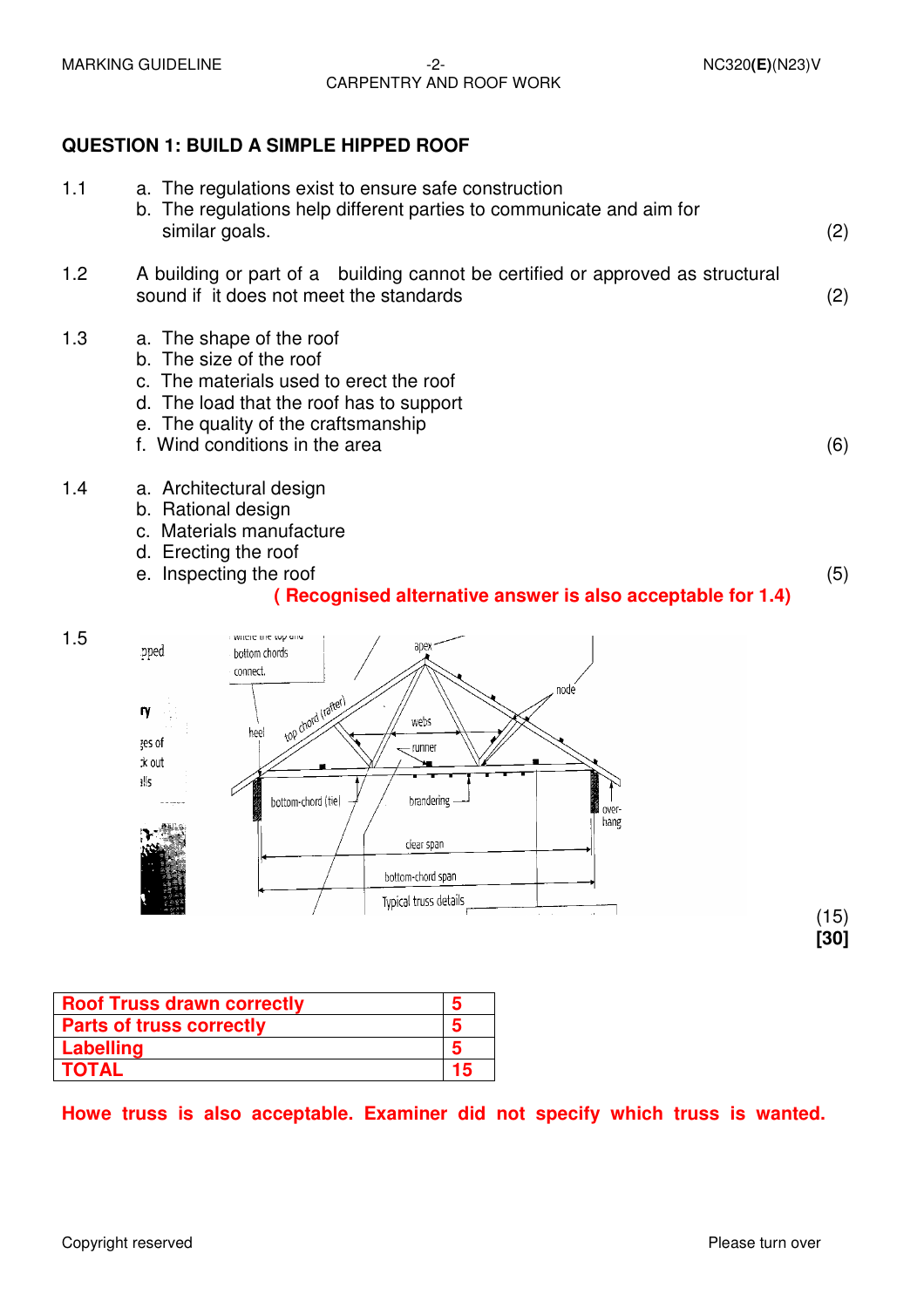#### **QUESTION 2: BUILD A VALLEY ROOF INTERSECTION WITH INTERNAL VALLEY GUTTER**

 Complete the following sentences/paragraph(s) by filling in the missing word(s). Write only the word(s) next to the question number  $(2.1.1 - 2.1.5)$ in the ANSWER BOOK.

| 2.1.1 | Two slope     | (2) |
|-------|---------------|-----|
| 2.1.2 | Carries water | (2) |
| 2.1.3 | Rafter        | (1) |
| 2.1.4 | Tie beam      | (2) |
|       |               |     |

2.1.5 Stop Rafter Splaying

2.2



(5)

(3)

Plan view is also acceptable. Examiner did not specify which view. (5)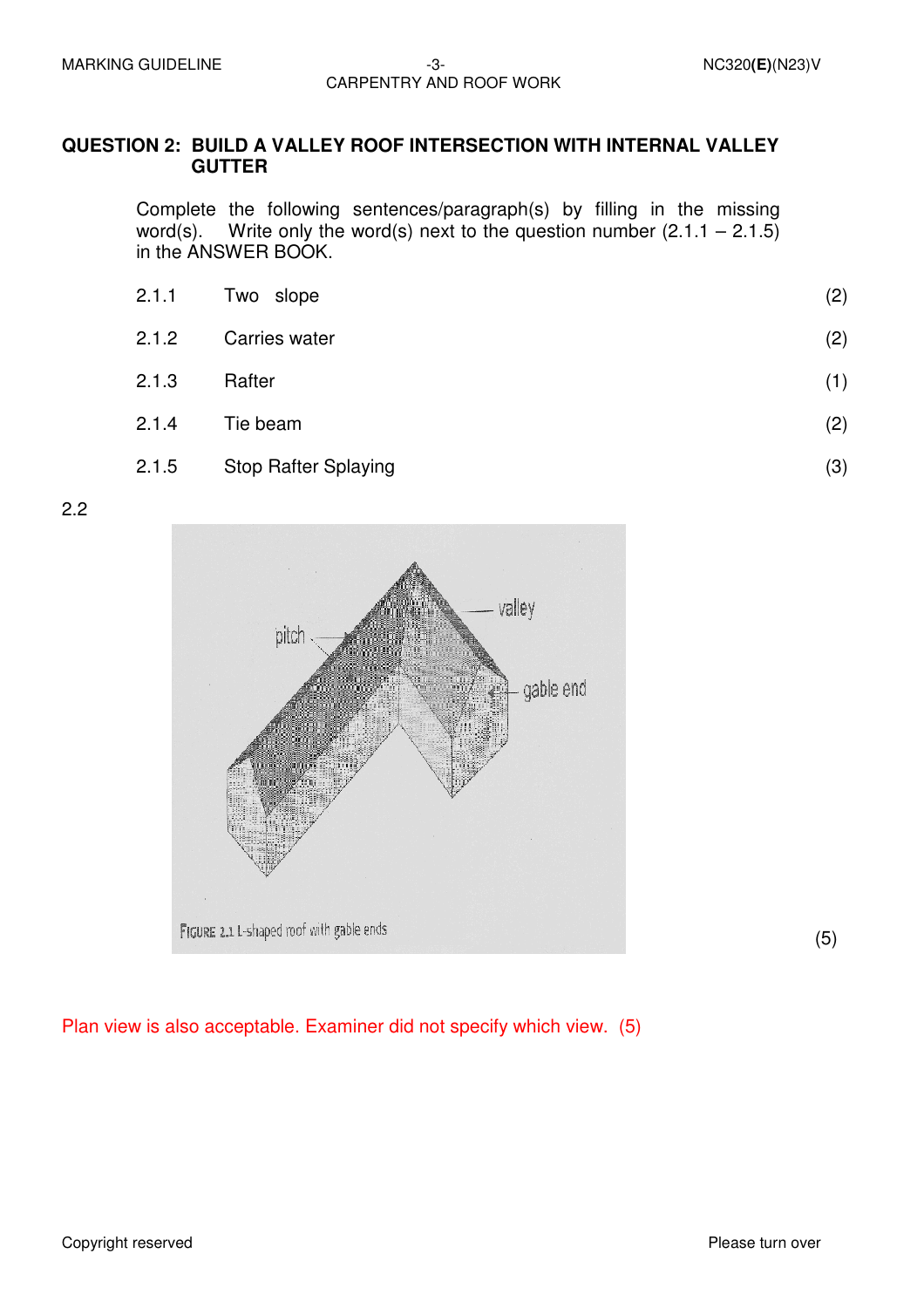MARKING GUIDELINE  $-4 -4-$ CARPENTRY AND ROOF WORK



(6)

| 2.4 | • Assemble the four-ply girder by nailing and bolting on the ground                                                  |                                                                                                            | (1)         |
|-----|----------------------------------------------------------------------------------------------------------------------|------------------------------------------------------------------------------------------------------------|-------------|
|     | • Raise the girder                                                                                                   |                                                                                                            |             |
|     | • Move it into its final position                                                                                    |                                                                                                            |             |
|     | Tack and straighten the girder                                                                                       |                                                                                                            |             |
|     | Once the girder is straight and plumb, fit the 45 degree hangers to carry<br>the jacks on the girder s bottom chord. |                                                                                                            | (1)         |
| 2.5 | 2.5.1                                                                                                                | Result from the intersection of two roof planes on an internal<br>corner of a building                     |             |
|     | 2.5.2                                                                                                                | Is a standard position or level that measurements are taken from.                                          |             |
|     | 2.5.3                                                                                                                | Means to hammer a nail into something only part of the way so that<br>a part of the nail still sticks out. |             |
|     | 2.5.4                                                                                                                | Rubbish or remains such as leaves and twigs.                                                               | (4)<br>[30] |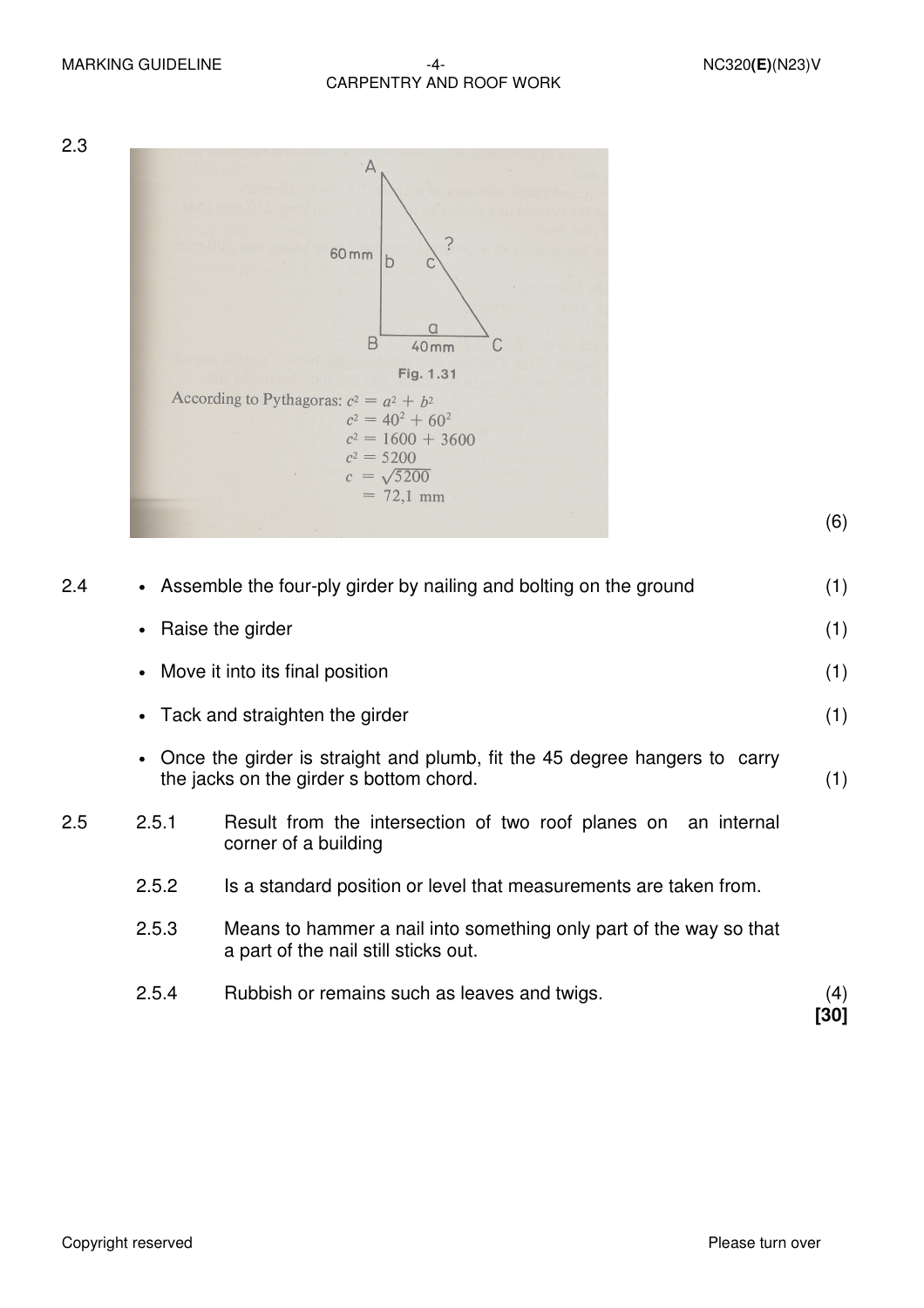#### MARKING GUIDELINE  $-5$ -<br>  $-5$ -<br>
MARKING GUIDELINE CARPENTRY AND ROOF WORK

|     |                                     | <b>QUESTION 3: INSPECT A ROOF STRUCTURE FOR STABILITY AND</b><br><b>COMPLIANCE WITH NATIONAL STANDARDS</b>                                                                                                             |                                    |
|-----|-------------------------------------|------------------------------------------------------------------------------------------------------------------------------------------------------------------------------------------------------------------------|------------------------------------|
| 3.1 | 3.1.1                               | A person who is registered in terms of section $19(2)(a)$                                                                                                                                                              | (1)                                |
|     | 3.1.2                               | A person who is qualified by virtue of his training and experience<br>to design, erect, manufacture or inspect a roof structure                                                                                        | (1)                                |
|     | 3.1.3                               | A person who takes<br>responsibility for designing, erecting,<br>manufacturing or inspecting a roof structure                                                                                                          | (1)                                |
|     | 3.1.4                               | A person who has been specifically trained by a recognised<br>authority and covered by professional indemnity insurance under a<br>professional engineer<br>(Recognised alternative answer is also acceptable for 3.1) | (1)                                |
| 3.2 | $\bullet$                           | It must be inspected to ensure that it is structurally sound and able to<br>support a load.                                                                                                                            | (1)                                |
|     | $\bullet$                           | It is easier to inspect the roof frame thoroughly when you can move around<br>the roof frame freely.                                                                                                                   | (1)                                |
|     | $\bullet$                           | If the roof structure is found to be faulty in any way, it would be a waste.<br>Time and money to take off the load and fix the roof frame, and then reload<br>the roof.                                               | (1)                                |
|     | $\bullet$                           | If the roof structure is faulty, it may be unsafe to load the roof.                                                                                                                                                    | (1)                                |
| 3.3 | $\bullet$<br>$\bullet$<br>$\bullet$ | The cutting of slates and tiles is minimised<br>The horizontal lines of the courses are regular and true.<br>The perpendicular lines of the states (slates) or tile edges will be to a<br>Truss alignment              | (1)<br>(1)<br>(1)                  |
| 3.4 | $\bullet$<br>$\bullet$              | Deflection over time<br>Due to under-designed trusses<br>Due to the use of non-SABS approved timber<br>Leaks, which can cause damage to ceiling, paint and furniture                                                   | (1)<br>(1)<br>(1)<br>(1)<br>$[15]$ |